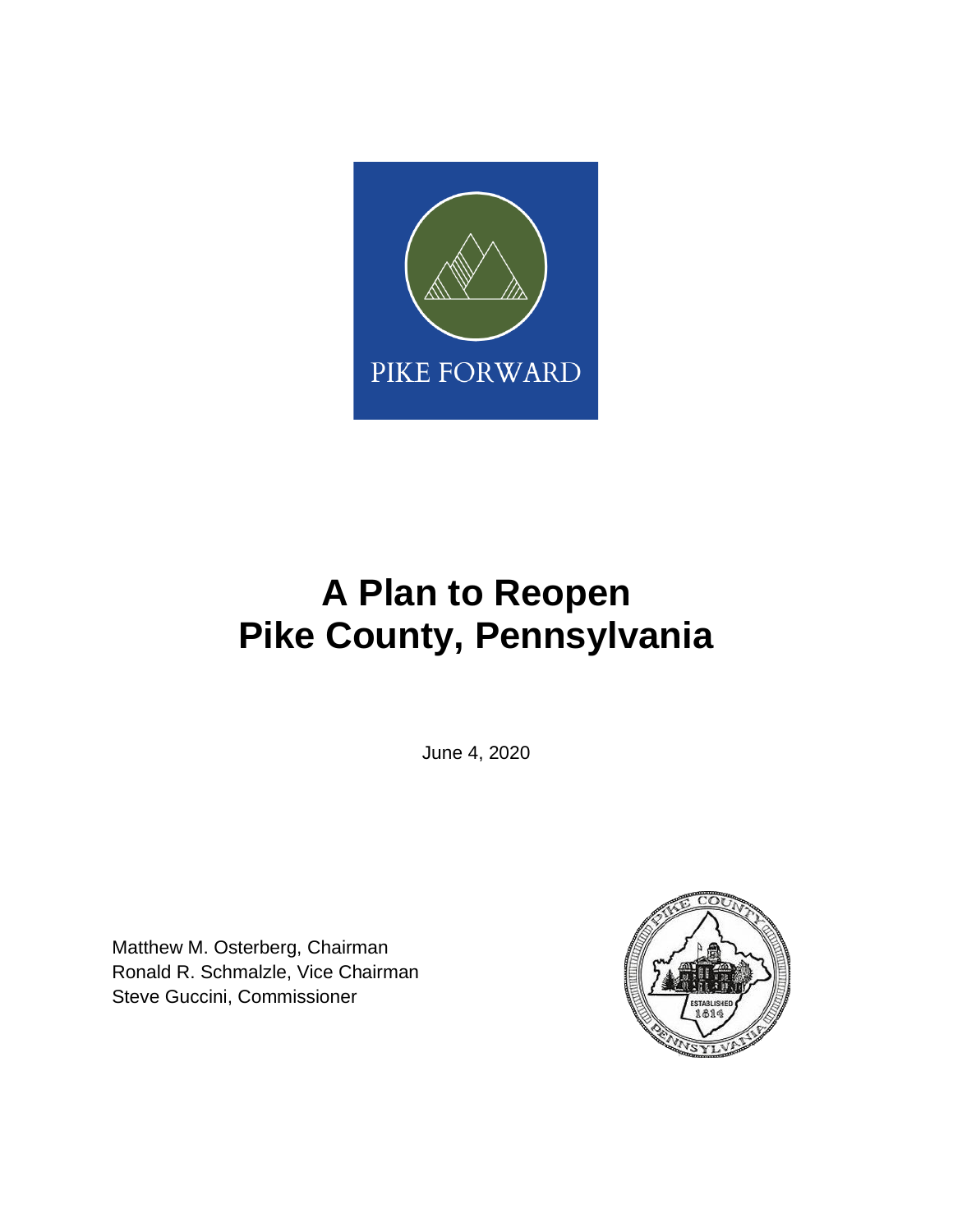#### **Introduction**

The Pike County Commissioners are working hard on behalf of Pike County residents, businesses, visitors, municipalities, first responders, and nonprofits to support Pike County's reopening and recovery. The Commissioners' goal is to provide information and support to the community to monitor the number of COVID-19 cases, support the needs of the residents, and support the reopening and recovery of businesses and non-profit organizations.

The reopening plan includes seven action areas:

- 1. Continue government operations
- 2. Coordinate with state, county, and local government officials
- 3. Monitor the virus
- 4. Promote state and federal safety guidelines
- 5. Establish and promote partnerships
- 6. Create new and promote existing programs that assist with reopening and recovery
- 7. Communicate

The Pike County Commissioners will continue to evaluate and add to their actions to support the reopening and recovery of Pike County.

#### **1. Continue Government Operations**

Pike County government agencies continue to operate. The health and safety of the county employees is a priority for the Commissioners. They also want to ensure continuity of government operations so that the residents and community members continue to receive the invaluable services provided by the County. The Commissioners have instructed the county office directors and all employees to follow state and federal health and safety COVID-19 guidelines for County operations, to include the following:

A. Health and cleaning: provide PPE, provide hand sanitizer, encourage employees to stay home when they are sick, and regular cleaning of high-touch areas.

The County Emergency Management Director will monitor PPE supplies and continue to replenish the supplies, as needed.

- B. Social distancing: prevent large groups from entering or leaving the building at the same time, limit the number of employees in common areas, conduct virtual meetings, and allow teleworking.
- C. Actions for when there is a COVID-19 exposure in the building: secure and clean the exposed areas, take employees' temperatures before entering the building, and encourage employees to notify their supervisors if they have symptoms.
- D. Additional actions: public access by appointment only, limit the number of people in the building, and remove shared coffee pots and water coolers.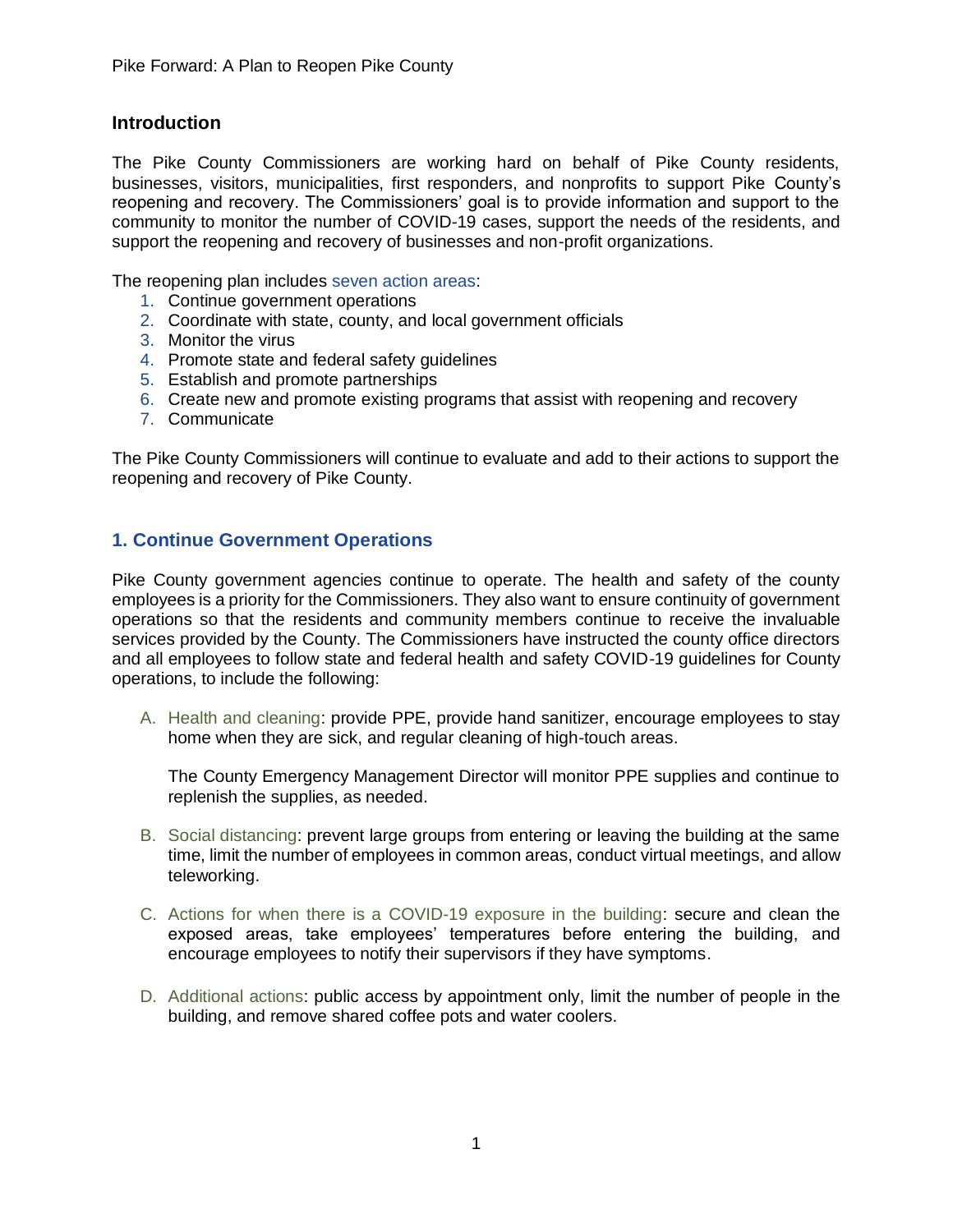#### **2. Coordinate with State, County, and Local Government Officials**

Pike County leadership is coordinating with the Governor's Office, the Pennsylvania Department of Health, the Pennsylvania Emergency Management Agency, and other state agencies to communicate Pike County's COVID-19 response actions and advocate to reopen Pike County. Pike County leadership is communicating with neighboring county officials and local municipal officials to coordinate response actions and messaging.

A communications plan has been developed and implemented to ensure consistent and clear communication among government agencies.

#### **3. Monitor the Virus**

Pike County Commissioners are committed to supporting actions that assist Pike County with moving into the Green Phase of reopening as soon as possible and staying in the Green Phase. This includes monitoring the virus for situational awareness regarding any future outbreaks.

A. Limited new COVID-19 cases

Pike County Commissioners are monitoring the number of new cases in the county. They are pleased that the number of new cases has been consistently trending downward, with very few new cases being recently reported in Pike County and the surrounding counties.

B. Sufficient testing center capacity

Pike County has three COVID-19 testing centers: Pike County Training Center, Dingmans Medical Center, and Walmart. The testing center at the Pike County Training Center was a direct result of the Commissioners and the Pike County Emergency Management Director initiating conversations with Wayne Memorial Hospital to provide additional testing in Pike County.

Pike County Commissioners, through the County Emergency Management Director, will monitor the number of tests completed at each site and the testing capacity on a weekly basis. If it is determined that more testing capacity is required to meet the needs of the residents, then the Pike County Commissioners will work with partners to increase testing capacity. As of June 1, the current testing capacity in the County is meeting the needs of the residents requesting tests at the three testing centers.

C. Organizational leadership and volunteer support for contact tracing

Pike County Commissioners are committed to providing organizational leadership and volunteer support for contact tracing. To date, the Commissioners have encouraged residents to register to volunteer at SERV.PA.GOV. When the Governor's office releases its plan to train and deploy volunteers to assist the PA DOH with contact tracing, the Commissioners are prepared to manage the County volunteer training and deployment operations, as directed by the PA DOH.

D. Protecting the inmate population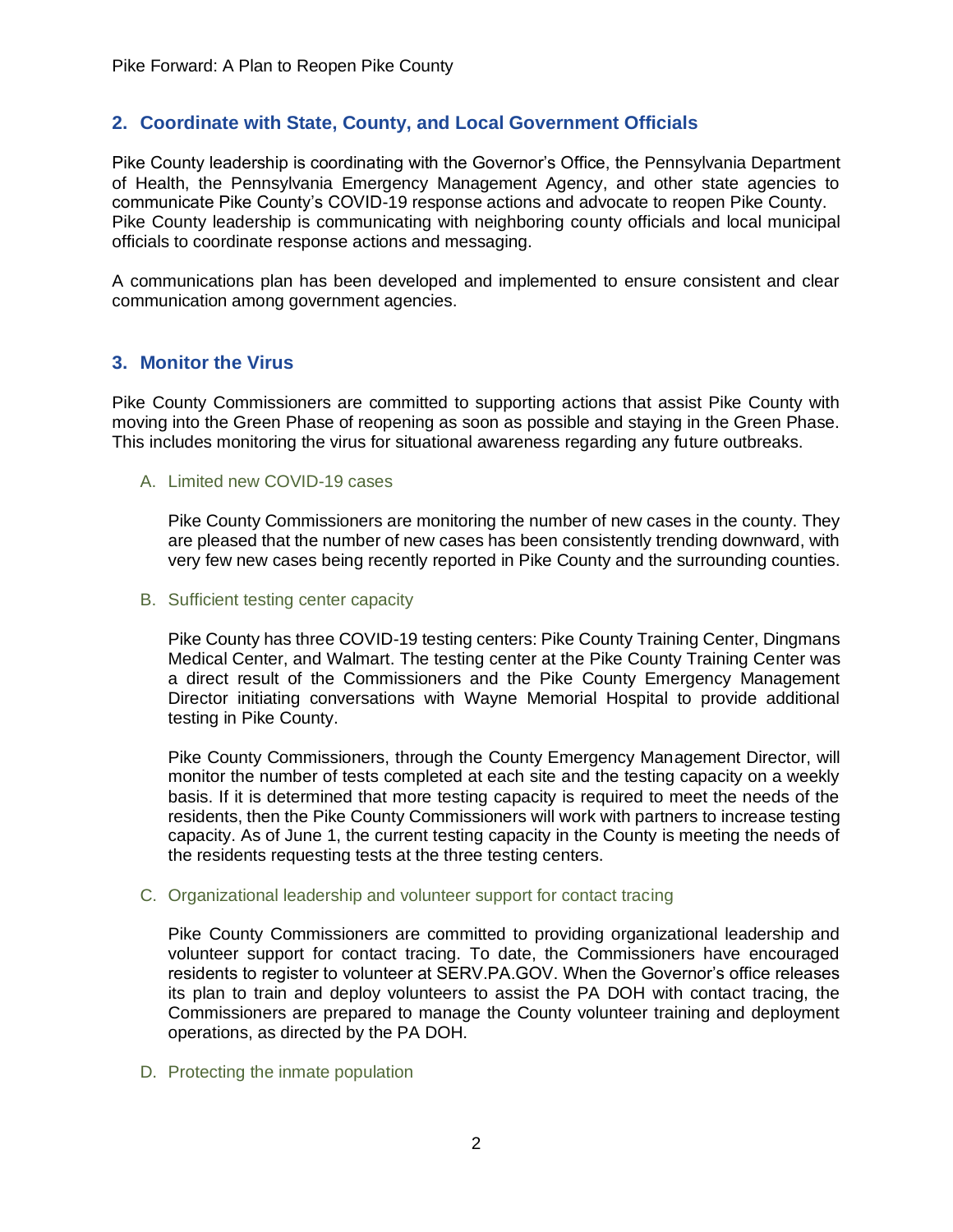Pike County leadership took measures earlier during the pandemic to protect the population at the jail, including the following: reduced the jail population based on defined criteria, isolated inmates and staff who tested positive for the virus, tested every inmate, implemented a no visitor policy, and implemented temperature checks for staff coming to work. They will continue to monitor the staff and inmates at the jail for the virus to quickly detect and isolate infected staff and inmates to prevent an outbreak.

#### **4. Promote State and Federal Safety Guidelines**

Pike County Commissioners strongly encourage all members of the community to follow the state and federal safety guidelines found at www.pikeforward.org. Guidance is available for residents, businesses, visitors, municipalities, first responders, and nonprofits. The Commissioners understand the importance of promoting and following these guidelines to keep the Pike County community safe and to keep the businesses open.

#### **5. Establish and Promote Partnerships**

The Pike County Commissioners support the Pocono Promise, a program of the Pocono Mountains Visitors Bureau that gains the commitment of local businesses to reopen safely, found at www.poconomountains.com. Through this program businesses pledge to follow guidelines to protect residents, employees, and customers. As of June 1, over 300 businesses signed the pledge.

The Pike County Commissioners are thankful for the testing services provided by Wayne Memorial Laboratory Services, Dingman Medical Center, and Walmart.

#### **6. Create New and Promote Existing Programs to Assist with Reopening and Recovery**

The Pike County Commissioners recognize that residents, businesses, and non-profit organizations need financial assistance to sustain their families and reopen and recover from the impacts of the COVID-19 pandemic. The Commissioners are working to create new programs and promote existing programs.

The Pike COVID-19 Planning Team was established by the Commissioners to manage the newly available funding to support Pike County's recovery efforts. The Planning Team will meet on a regular basis to create, implement, manage, and monitor the funding programs. The Planning Team members include the following: Pike County Commissioners, Pike County Communications Director, Pike County Clerk, Pike County Emergency Management Director, Pike County Human Services/Transportation Director, Pike County Finance Director, and Pike County Treasurer.

The following programs have been or are being created to support the community:

A. Using Community Development Block Grant (CDBG) funding, including CDBG-CARES Act funding, the Commissioners are working to establish non-profit public service grants, business forgivable loans, and rental assistance grants.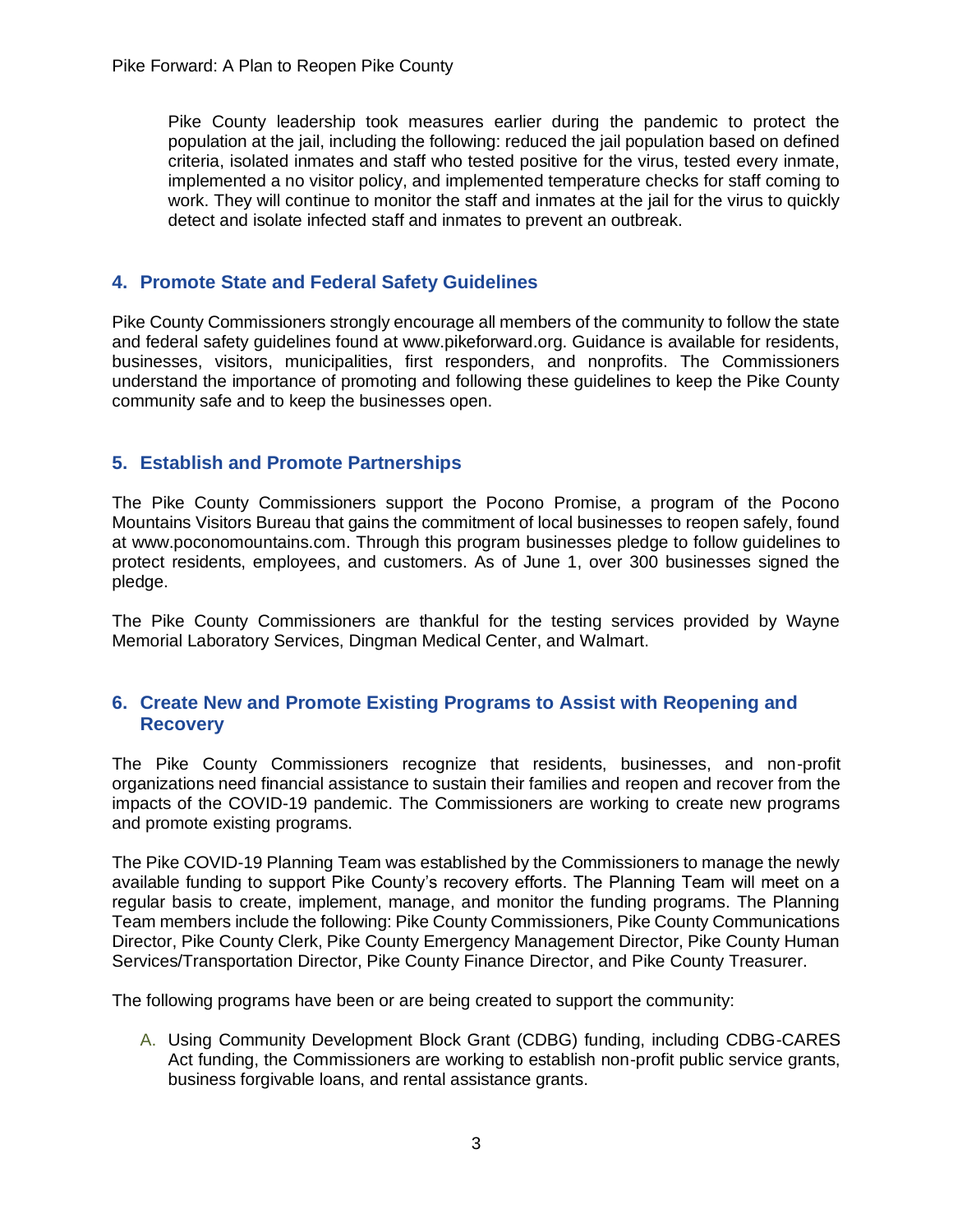- B. The Commissioners will launch new programs shortly with the recently approved federal CARES Act County Block Grant funding through the Department of Community and Economic Development.
- C. The Commissioners extended the tax deadline for the 2% discount period on county taxes to August 31, 2020. They waived the fee or penalty otherwise associated with the late payment of county taxes if those taxes are paid in full by December 31, 2020.

#### **7. Communicate**

Pike County leadership understands the need for ongoing communication with the Pike County community regarding Pike County's response to COVID-19, state and federal health and safety guidelines, and available funding and programs. They are communicating frequently using several forums:

- A. Press releases
- B. Press conferences
- C. County Commissioner virtual meetings
- D. County website updates
	- Pike County website, [www.pikepa.org.](http://www.pikepa.org/)
	- The Pike County Commissioners launched the PikeForward.com website, [www.pikeforward.com,](http://www.pikeforward.com/) which is dedicated to sharing COVID-19 resources.
- E. Survey

A survey was launched on the [www.pikeforward.com](http://www.pikeforward.com/) website to identify community needs to inform and direct policies and programs.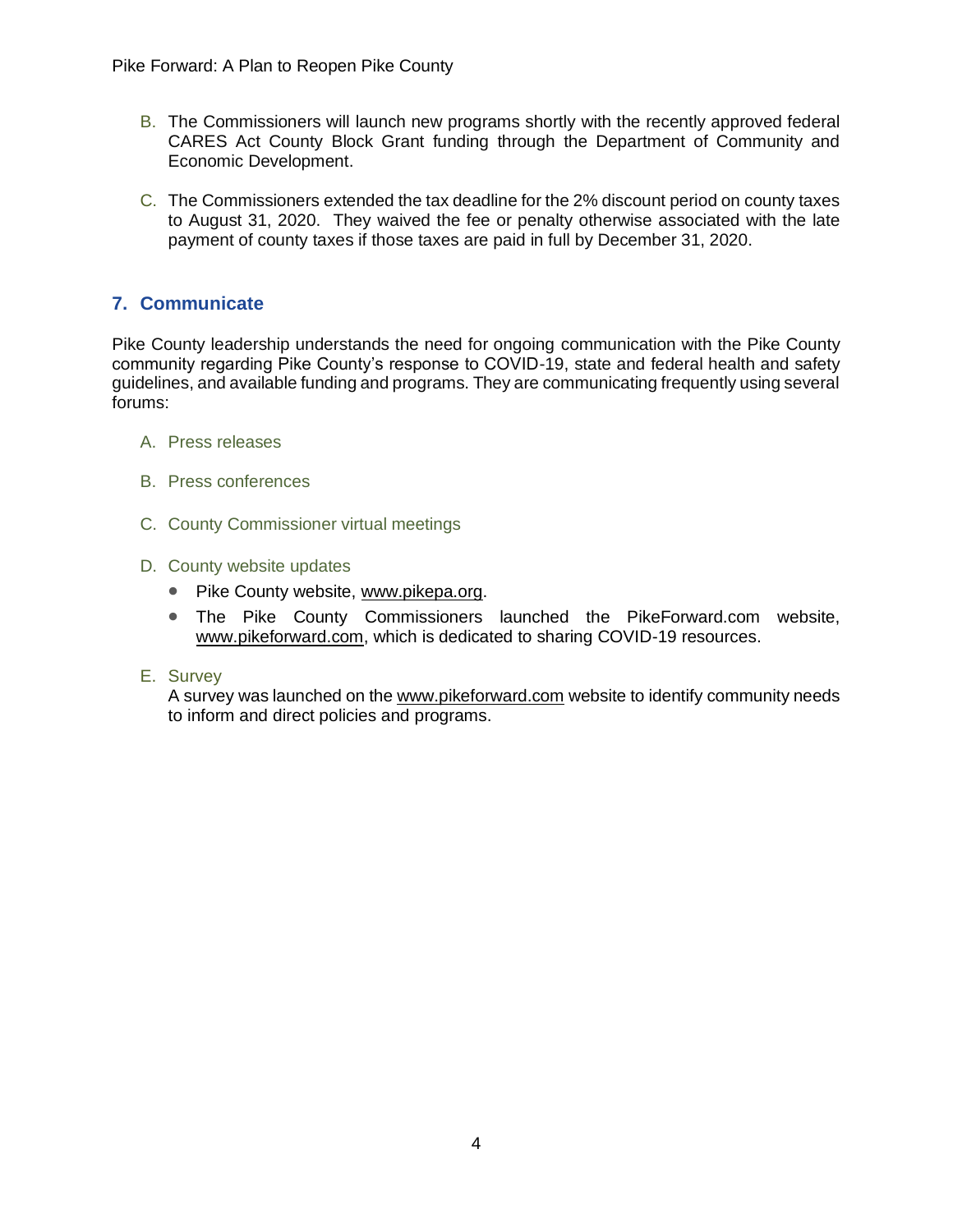| <b>Communicate To</b>          | <b>Communicate From</b>               | <b>Frequency</b>               | <b>Notes</b>                                                                                                                                                                                                                                                          |
|--------------------------------|---------------------------------------|--------------------------------|-----------------------------------------------------------------------------------------------------------------------------------------------------------------------------------------------------------------------------------------------------------------------|
| Pike COVID-19 Planning<br>Team | Pike COVID-19<br><b>Planning Team</b> | As needed (at<br>least weekly) | Develop and implement plan for<br>$\bullet$<br>available funding to support the<br>COVID-19 response and<br>recovery                                                                                                                                                  |
| <b>Office Directors</b>        | Commissioners                         | Bi-weekly                      | Update on the Yellow/Green<br>$\bullet$<br>phase<br>Update on the number of<br>$\bullet$<br>COVID-19 cases<br><b>Update on County</b><br>$\bullet$<br>policies/procedures for<br>employees<br>Update on County actions to<br>$\bullet$<br>support reopening/ recovery |
| <b>County Employees</b>        | Commissioners                         | Monthly                        | Employee newsletter<br>$\bullet$                                                                                                                                                                                                                                      |
|                                |                                       | As needed                      | Update on the Yellow/Green<br>$\bullet$<br>phase<br>Update on the number of<br>COVID-19 cases<br><b>Update on County</b><br>$\bullet$<br>policies/procedures for<br>employees<br>Update on County actions to<br>$\bullet$<br>support reopening/ recovery              |
| Commissioners                  | <b>Office Directors</b>               | On-going                       | Questions/comments re.<br>$\bullet$<br>staffing and operations plan                                                                                                                                                                                                   |

## **Internal Communications Plan**